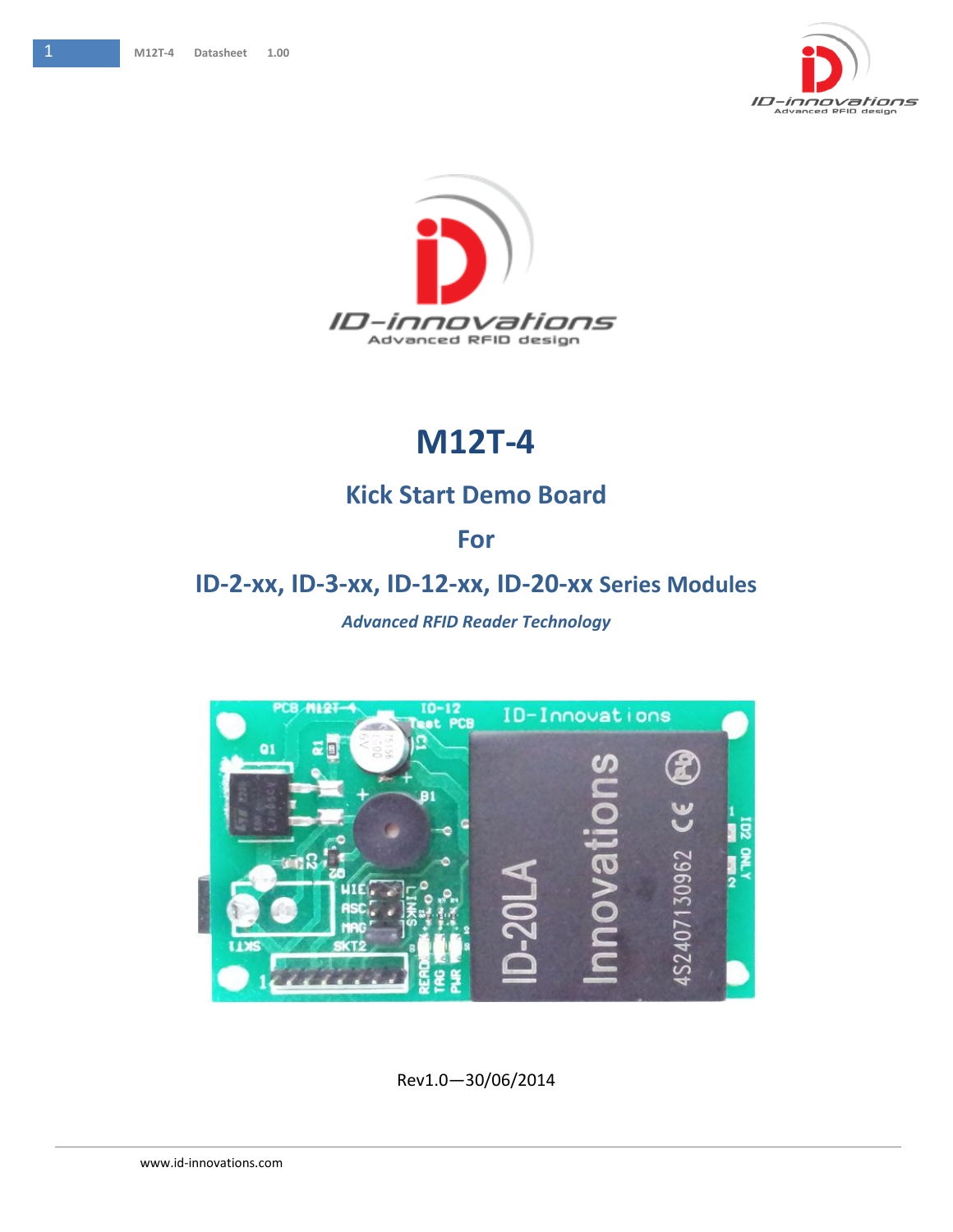Title

#### **Table of Contents**

Section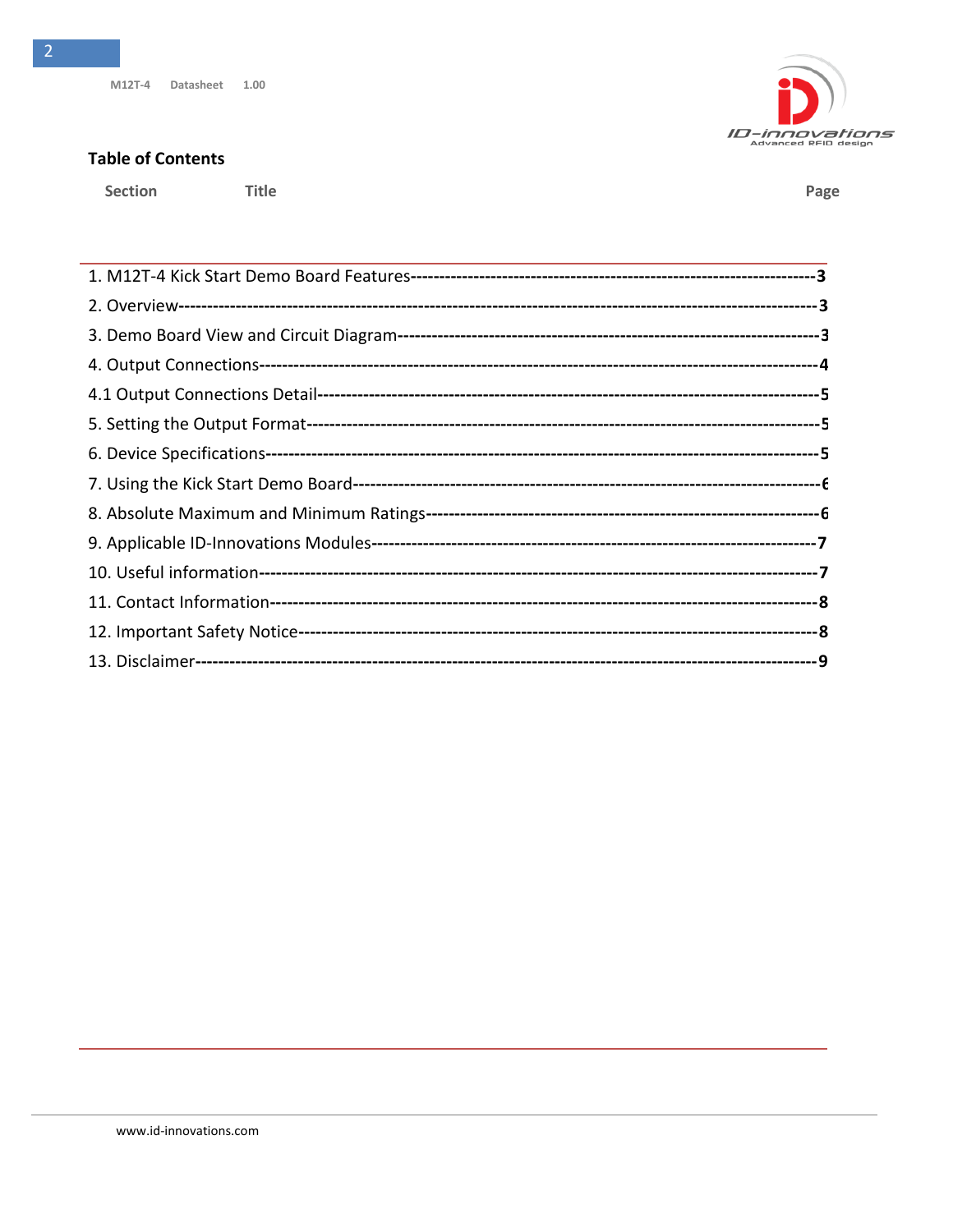

#### <span id="page-2-0"></span>**1. M12T-4 Kick Start Demo Board Features**

- **Rapid Evaluation of ID-2xx, ID-3xx, ID-12-xx and ID-120-xx modules**
- **Selectable Output Format**
- **Low cost**

#### <span id="page-2-1"></span>**2. Overview**

The ID12T-4 demo board is a cost effective tool to rapidly evaluate most ID series reader modules. It is supplied with an ID-20-LA. Developers are free to copy all or part of the PCB for use with Innovations modules.

#### <span id="page-2-2"></span>**3. Demo Board View and Circuit Diagram**

Details of the demo board are given below. Users are free to copy, use or modify all or part of the board for their own purposes. No guarantees are given as to the suitability of the board for any purpose. The board is provided only to allow customers to evaluate most ID-xx series modules. See section "Applicable ID-Innovations Modules". The external beeper driver Q2 is a 'Smart' FET and is resistant to current overload and dissipation damage.

#### **Demo Board Schematic**



| Part           | Description      |
|----------------|------------------|
| Module         | ID-xx-xx         |
| R1             | 10R              |
| R2,R3,R4       | 4K7              |
| C1             | 1000uF 6v        |
| C <sub>2</sub> | 2u2 25v          |
| Q1             | L7805            |
| Q2             | ZXMS6004 FCCT-ND |
| Led1           | 1206 SMD LED     |
| Led2           | 1206 SMD LED     |
| Led3           | 1206 SMD LED     |
| LK1-LK8        | 0.1" Pitch Links |
| SKT1           | 7 pin 0.1" pitch |

**Table1**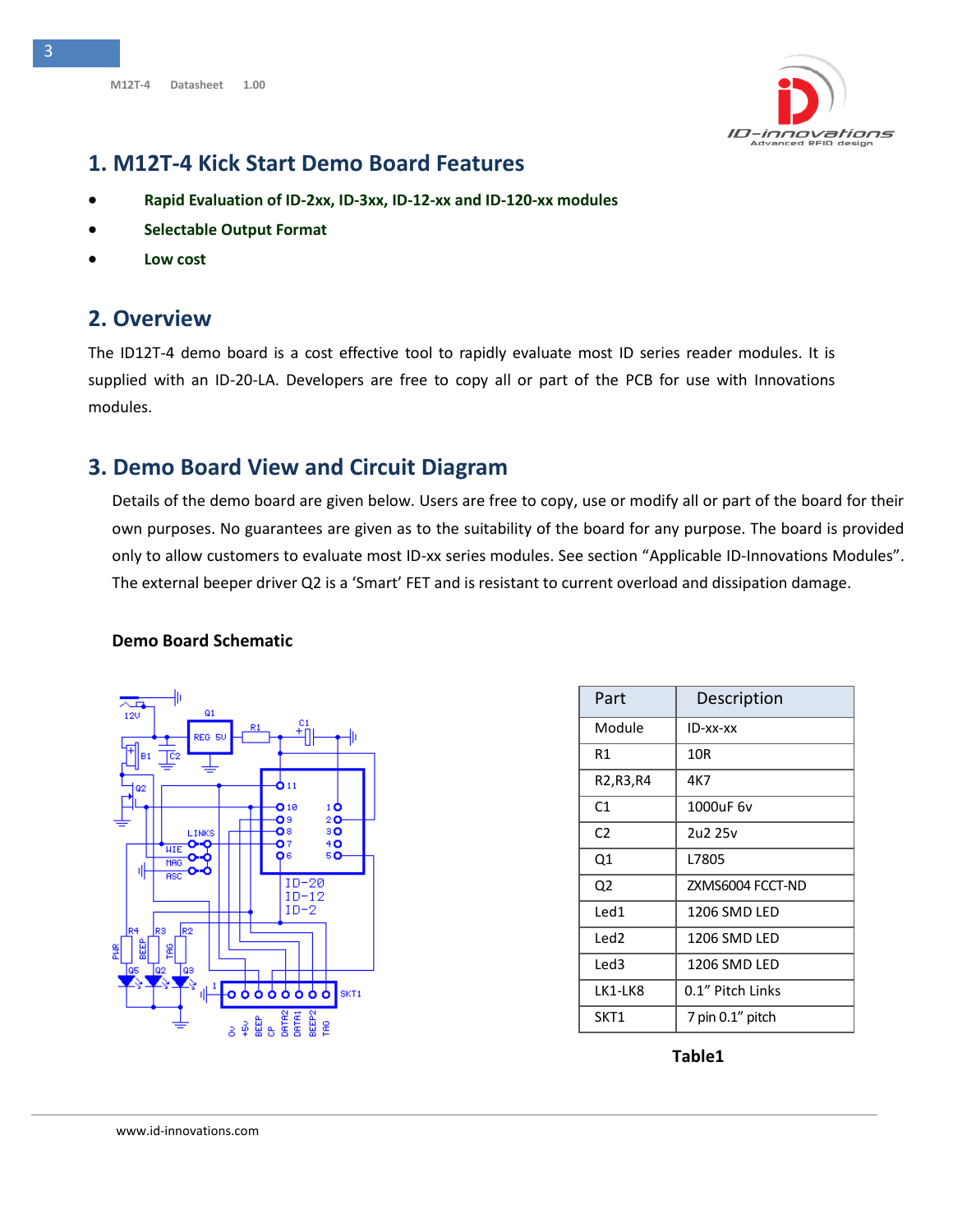



**Demo Board PCB Top Layer Demo Board Bottom Layer** 



## <span id="page-3-0"></span>**4. Output Connections**

| Pin                      | Description                                   |  |  |
|--------------------------|-----------------------------------------------|--|--|
| 1                        | Ground 0V                                     |  |  |
| $\overline{\phantom{a}}$ | 5v output.                                    |  |  |
| 3                        | Beep Driver Output                            |  |  |
| 4                        | CP (Magnetic Emulation Card Present)          |  |  |
| 5                        | Data <sub>2</sub>                             |  |  |
| 6                        | Data1                                         |  |  |
| 7                        | Logic Level Beeper Output.                    |  |  |
| 8                        | Tag in Range – LA and late version ID-series. |  |  |

Table2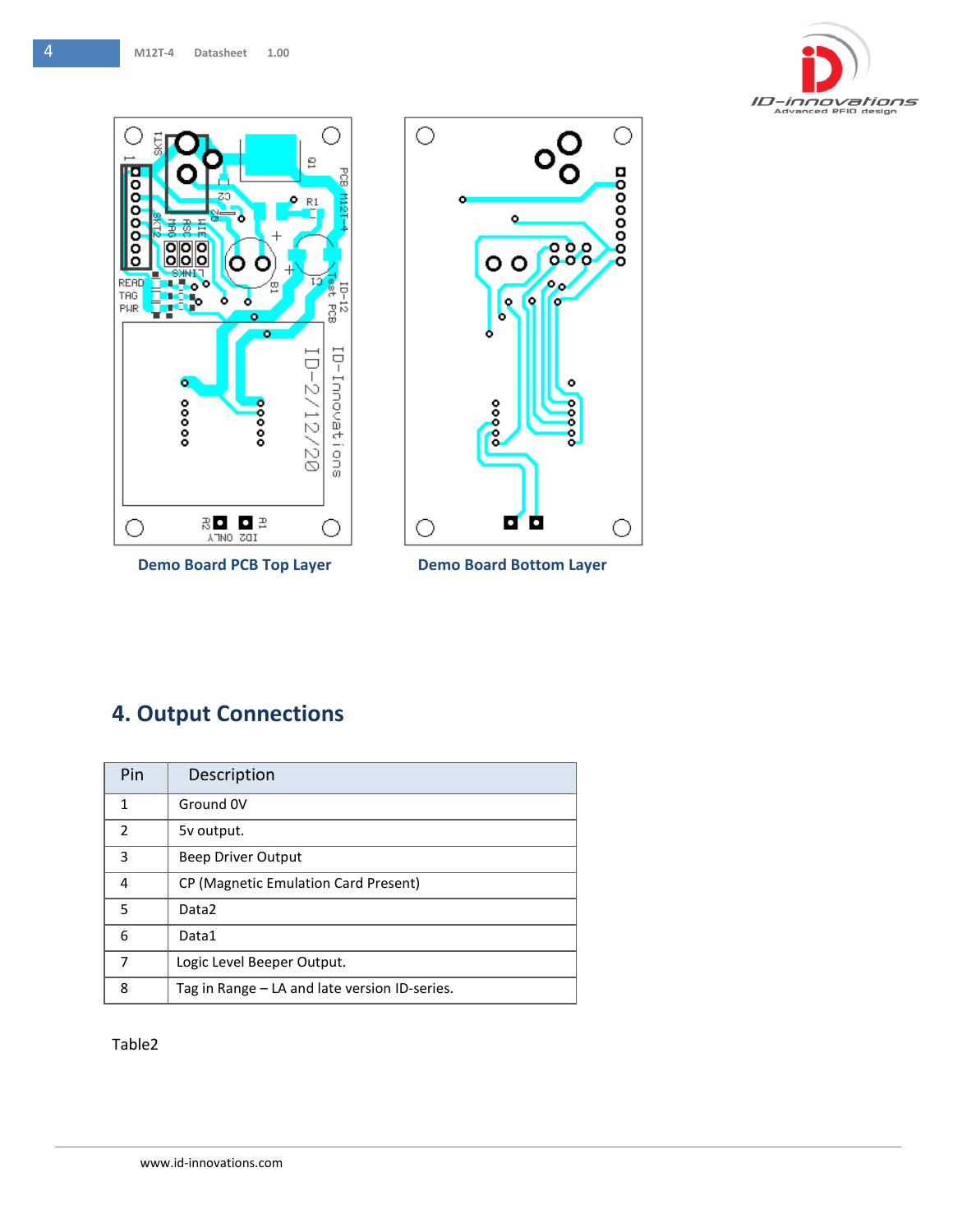

## <span id="page-4-0"></span>**4.1 Output Connections Detail**

- Pin1 System and data ground, 0v corresponding to pin 1 of ID series module.
- Pin2 This pin may be used as a +5volt for low power equipment.
- Pin3 This is a common drain buffered Beeper driver. The FET Q2 is a protected smart FET. The Beeper positive should be taken to an external supply of 5 thru 24v.
- Pin4 This is the so called 'Card Present' output that is used in magnetic emulation. In this mode it is open drain. Pull ups to a 5volt supply may be required depending on the module type. See the appropriate module data sheet.
- Pin 5 This pin is logic level and is used for both Wiegand Odd output and for the ASCII complementary output corresponding to pin 8 of ID series module. See the appropriate module data sheet.
- Pin5 This pin is logic level and is used for both Wiegand Even output and for the ASCII the normal output corresponding to pin 9 of ID series module. See the appropriate module data sheet.
- Pin7 This pin is the logic level beeper output, corresponding to pin 10 of ID series module. See the appropriate module data sheet.
- Pin9 This pin is used as a logical output for 'Tag in range' on most modules. See the appropriate module data sheet.

#### <span id="page-4-1"></span>**5. Setting the Output Format**

The output format is selected by connecting Links as shown in table3. Note that the ID module firmware only checks the output format upon switch-on. Subsequently changing the links to select another format will only take effect after an off-on cycle. See table below.

| Link#      | Description                   |         |
|------------|-------------------------------|---------|
| ASC.       | Select ASCII Output Format    |         |
| <b>WIE</b> | Select Magnetic Output Format |         |
| MAG        | Select Wiegand Output Format  | ؟ Table |

## <span id="page-4-2"></span>**6. Device Specifications**

| Parameter               |                                                |
|-------------------------|------------------------------------------------|
| Power supply            | Regulated DC 12volts.                          |
| Current                 | Up to 80mA depending on module type.           |
| Size                    | 85.5mm x 48mm x 26mm                           |
| Applicable Module Types | 5v ID series and most LA series. See section 8 |
| <b>External Antenna</b> | Terminals A1 and A2 available                  |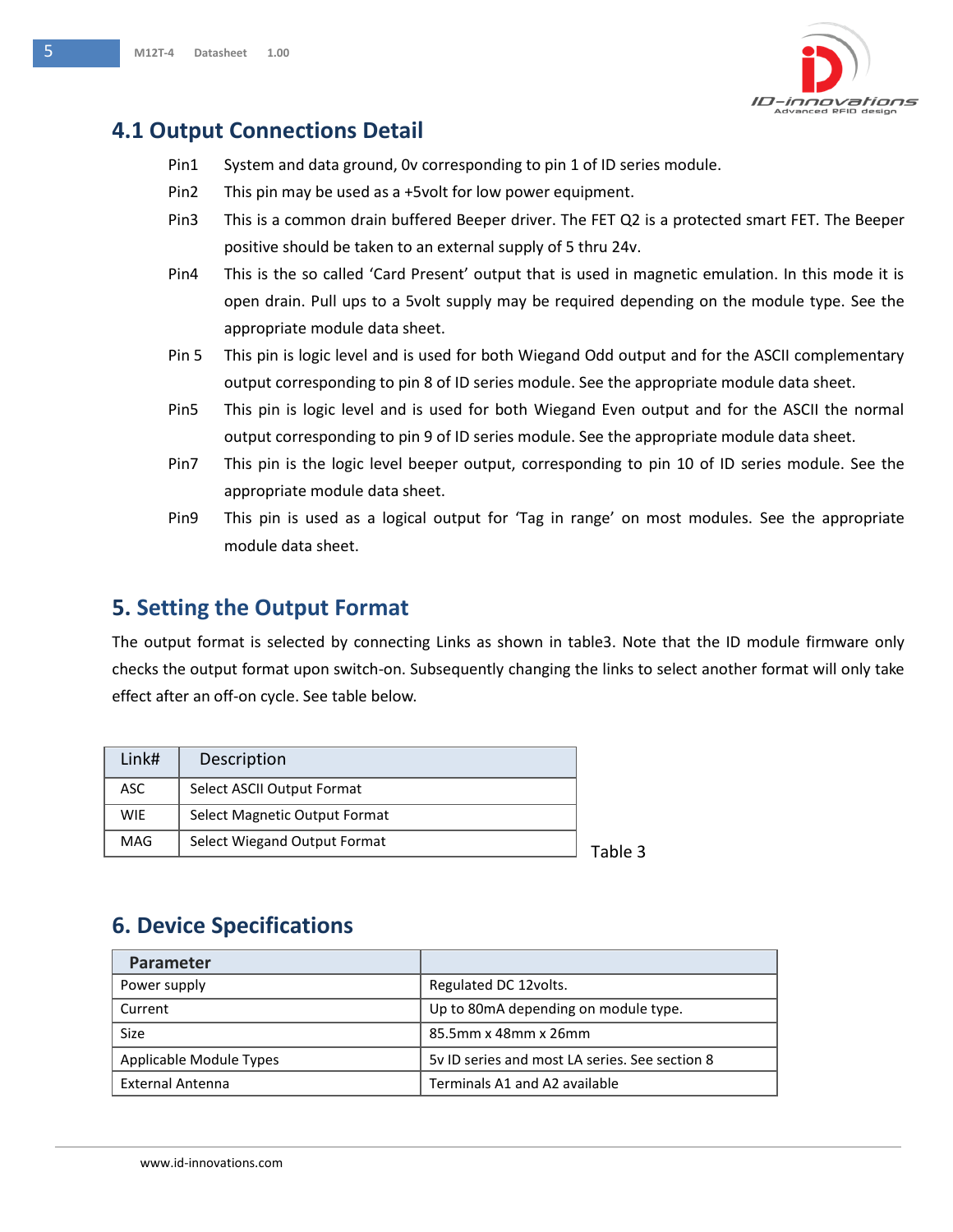

## <span id="page-5-0"></span>**7. Using the Kick Start Demo Board**

The kick start kit is intended to speed up the time the ID-xx modules learning curve and enable engineers and constructors to rapidly design and build their own systems. The kick start demo board is intended to get users up and running as fast as possible. Users are encouraged to copy all or part of the demo PCB for use with ID-Innovations modules.

Most Innovations modules have a choice of output format, namely ASCII, Wiegand and Magnetic emulation and the format can be selected using the appropriately labelled links. Note that the module selects the mode on power up so changing the format selection after power up will not take effect until the module has been powered down. Allow at least a minute for C1 to discharge.

## <span id="page-5-1"></span>**8. Absolute Maximum and Minimum Ratings**

| Maximum voltage applied pins 4,5,6,7 & 8              | 5.5volt                   |
|-------------------------------------------------------|---------------------------|
| Minimum voltage applied pins 4,5,6,7 & 8              | $-0.5v$                   |
| Maximum pulsed current sourced by pin 3 (Ext. Beeper) | 300 <sub>m</sub> A        |
| Maximum voltage applied pin 3 (Ext. Beeper)           | 24volt                    |
| Minimum voltage applied pin 3 (Ext. Beeper)           | $-0.5v$                   |
| Maximum current drawn from pins 4,5,6,7 & 8           | $±$ 5mA Peak              |
| Maximum current drawn from ext. antenna pads          | See Data sheet for module |
| Minimum Temperature                                   | $-20$ Deg C               |
| Maximum Temperature                                   | +55 Deg C                 |
| Supply voltage                                        | $+3.6v, -0.5v$            |

These ratings are absolute maximums. Operation at or near the maximums may cause stress and eventual damage or unpredictable behaviour.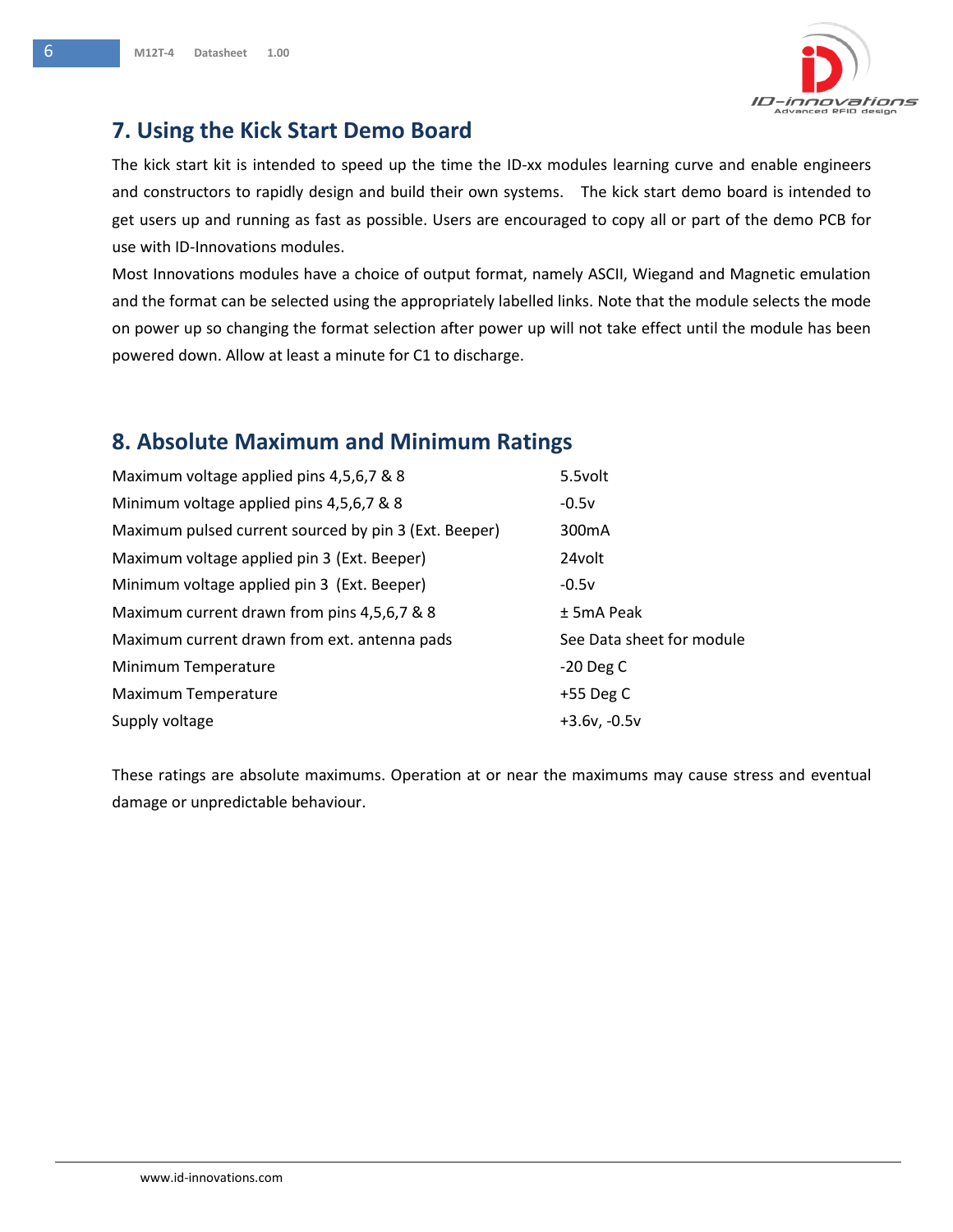

## <span id="page-6-0"></span>**9. Applicable ID-Innovations Modules**

The tester can be used with most Innovations ID series modules. Some modules have different functionality, for example the ID-xx-LA-HE series which are dual system and read HID compatible cards. These only have ASCII output but may still be tested. The list below indicates which modules may be used and the functionality.

| <b>Module</b> | <b>ASCII</b> | Wiegand                  | <b>Magnetic</b>          | Tag in Range                 | Antenna                  | <b>Notes</b>                    |
|---------------|--------------|--------------------------|--------------------------|------------------------------|--------------------------|---------------------------------|
| $ID-3$        | у            | y                        | y                        | у                            | 1.33mH                   |                                 |
| $ID-12-LA$    | ٧            | y                        | y                        | y                            | $\overline{\phantom{a}}$ |                                 |
| $ID-20-LA$    | у            | y                        | y                        | у                            | $\overline{\phantom{a}}$ |                                 |
| ID-3-LA-HE    | V            | $\overline{\phantom{a}}$ | $\overline{\phantom{0}}$ | $\overline{\phantom{0}}$     | 1.33mH                   |                                 |
| ID-12-LA-HE   | Υ            | $\overline{\phantom{a}}$ | $\overline{\phantom{0}}$ | $\qquad \qquad -$            | $\overline{\phantom{a}}$ |                                 |
| ID-20-LA-HE   | Υ            | ۰                        | -                        |                              | $\overline{\phantom{a}}$ |                                 |
| $ID-3-ISO$    | Υ            | $\overline{\phantom{a}}$ | $\overline{\phantom{0}}$ | $\overline{\phantom{0}}$     | 1.33mH                   |                                 |
| ID-12-ISO     | Υ            | $\overline{\phantom{a}}$ | $\overline{\phantom{0}}$ | $\overline{\phantom{0}}$     | $\overline{\phantom{a}}$ |                                 |
| ID-20-ISO     | Υ            |                          |                          |                              | $\overline{\phantom{a}}$ |                                 |
| ID-2-WR       | Υ            | $\overline{\phantom{a}}$ | -                        | $\overline{\phantom{0}}$     | 1.07mH                   |                                 |
| $ID-12-WR$    | Υ            | $\overline{\phantom{a}}$ | $\overline{\phantom{0}}$ | $\qquad \qquad \blacksquare$ | $\overline{\phantom{a}}$ |                                 |
| ID-20-WR      | Υ            | -                        |                          |                              | $\overline{\phantom{a}}$ |                                 |
| $ID-2$        | Υ            | Υ                        | Υ                        | Y(1)                         | 1.07mH                   | Not recommended for new designs |
| $ID-12$       | Υ            | Υ                        | Υ                        | Y(1)                         | $\overline{\phantom{a}}$ | Not recommended for new designs |
| $ID-20$       | Υ            | Υ                        | Υ                        | Y(1)                         | $\overline{\phantom{a}}$ | Not recommended for new designs |

#### Modules Requiring *Other* Test Boards

| <b>Module</b>   | <b>Required Demo Kit</b> |
|-----------------|--------------------------|
| $ID-3-UP$       | M12UP8 Demo Kit          |
| $ID-12-UP$      | M12UP8 Demo Kit          |
| $ID-2D-UP$      | M12UP8 Demo Kit          |
| ID-3-SA         | SA Demo Kit              |
| $ID-12-SA$      | SA Demo Kit              |
| <b>ID-20-SA</b> | SA Demo Kit              |

# <span id="page-6-1"></span>**10. Useful information**<br>The Bray++ Terminal

#### The Bray++ Terminal

For general testing we suggest the user downloads a terminal program free from the internet. Here is one<br>particularly good one to consider: **http://sites.google.com/site/terminalbpp/** Truly an excellent piece of For general testing we suggest the user downloads a terminal program free from the internet. Here is one software. If this is hard to get try a search for Bray 1.9b 20100630. This version is good but any version will be also acceptable.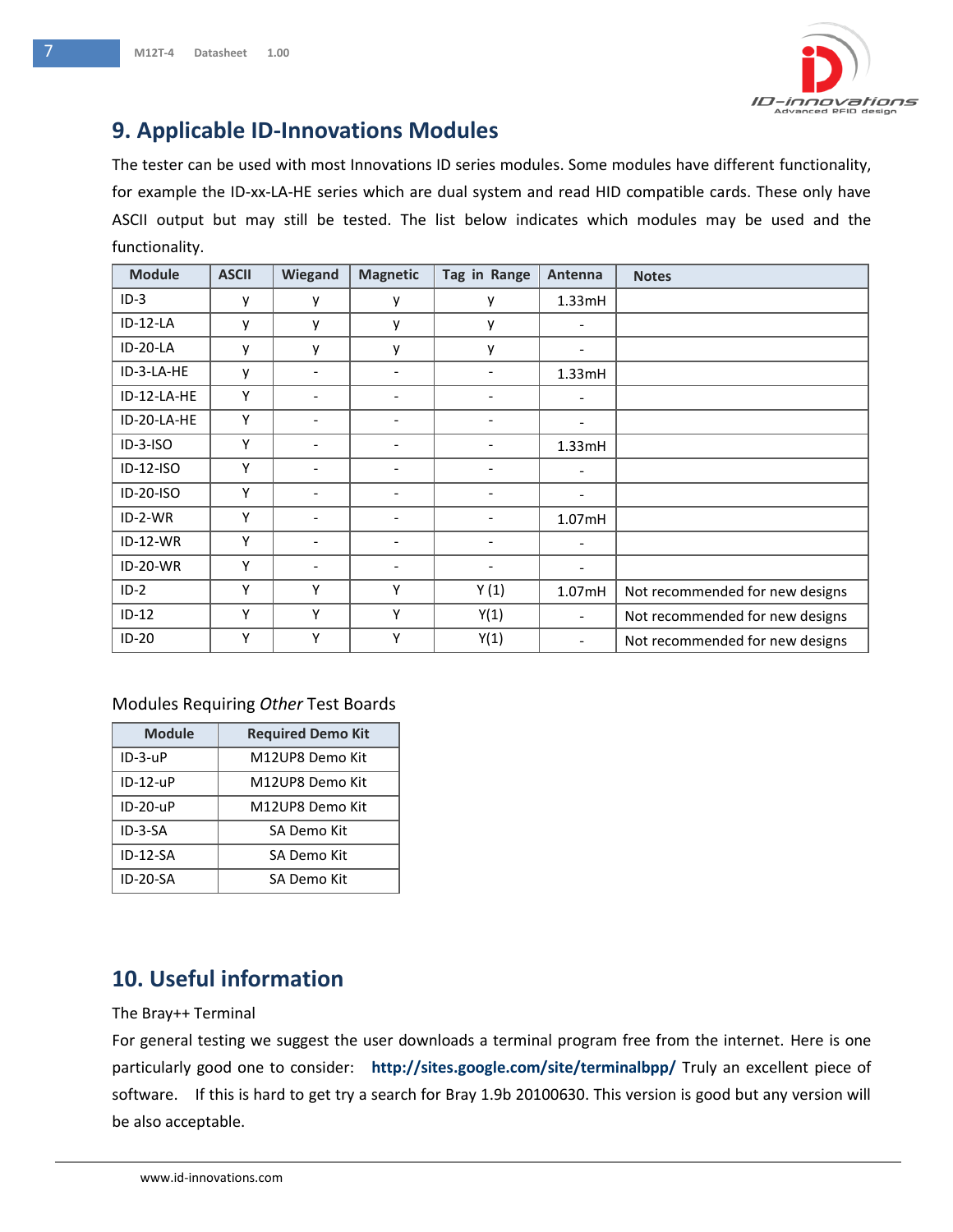

#### Technical Queries

If you have any technical queries please contact your local distributor, they have all the technical resources to help you and support you. Where no local distributor exists, our technical helpline may be contacted by writing to **[help@ID-Innovations.com](mailto:help@ID-Innovations.com)** 

Please state your geographic region, the module serial number and where you obtained it.

#### Q & A

Questions and answers to technical problems are available on line at **ID-Innovations.Com**. Customer feedback is *always* appreciated.

#### <span id="page-7-0"></span>**11. Contact Information**

**Head Office—Australia** ID Innovations 21 Sedges Grove Canning Vale, W.A. 6155 Telephone: +61 8 94554615 Fax: +61 8 94553615

#### <span id="page-7-1"></span>**12. Important Safety Notice**

<span id="page-7-2"></span>Never use this reader in applications of sustaining life, or any application where power failure or reader failure can cause bodily harm, damage, injury or loss.